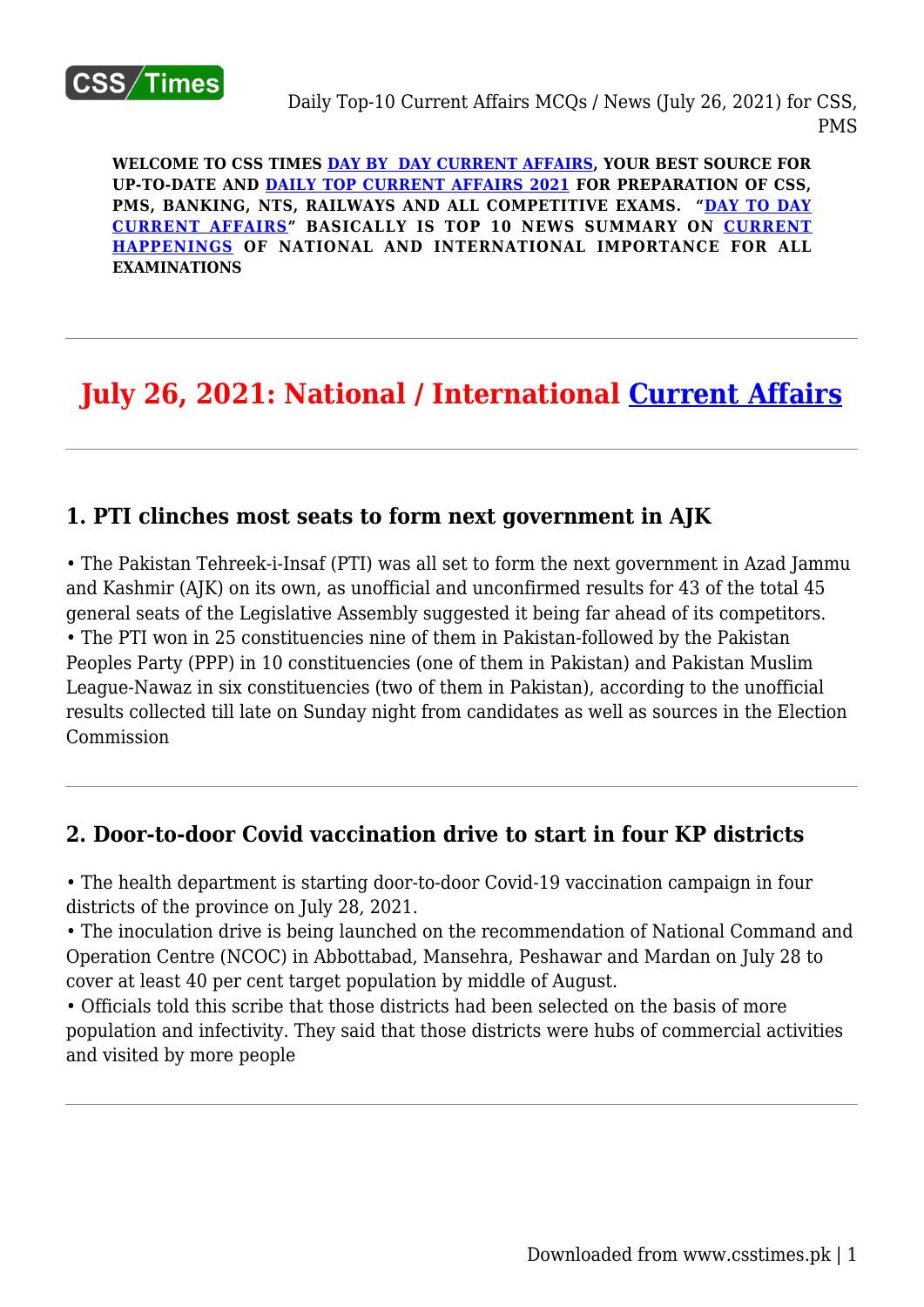

# **3. Air strikes in support of Afghan troops to go on: US general**

• The United States will continue air strikes in support of Afghan forces fighting the Taliban, a top US general said on July 25, 2021, as the insurgents press on with offensives across the country. `The United States has increased air strikes in the support of Afghan forces over the last several days, and we are prepared to continue this heightened level of support in the coming weeks if the Taliban continue their attacks,` General Kenneth McKenzie, head of the US Army Central Command, told reporters in Kabul.

• McKenzie acknowledged that there were tough days ahead for the Afghan government, but insisted that the Taliban were nowhere close to victory.

• `The Taliban are attempting to create a sense of inevitability about their campaign. They are wrong,` he said

# **4. Al Qaeda present in 15 Afghan provinces: UN**

• Al Qaeda is present in at least 15 Afghan provinces, primarily in the eastern, southern and southeastern regions, says a United Nations report prepared for the Security Council.

• The twenty-eighth report of the Analytical Support and Sanctions Monitoring Team, submitted to the council this week, contains the latest information on ISIL (Daesh), Al Qaeda and their affiliates.

• The team has been established under a UN Security Council (UNSC) resolution and its reports are printed in all official languages of the world body.

# **5. Parliament suspended in Tunisia**

• Tunisian President Kais Saied suspended parliament and dismissed Prime Minister Hichem Mechichi on July 25, 2021 following protests against the ruling party.

• Saled announced the moves after an emergency meeting at his palace as thousands of Tunisians marched in several cities protesting about government failures in the North African nation and crippling coronavirus rates.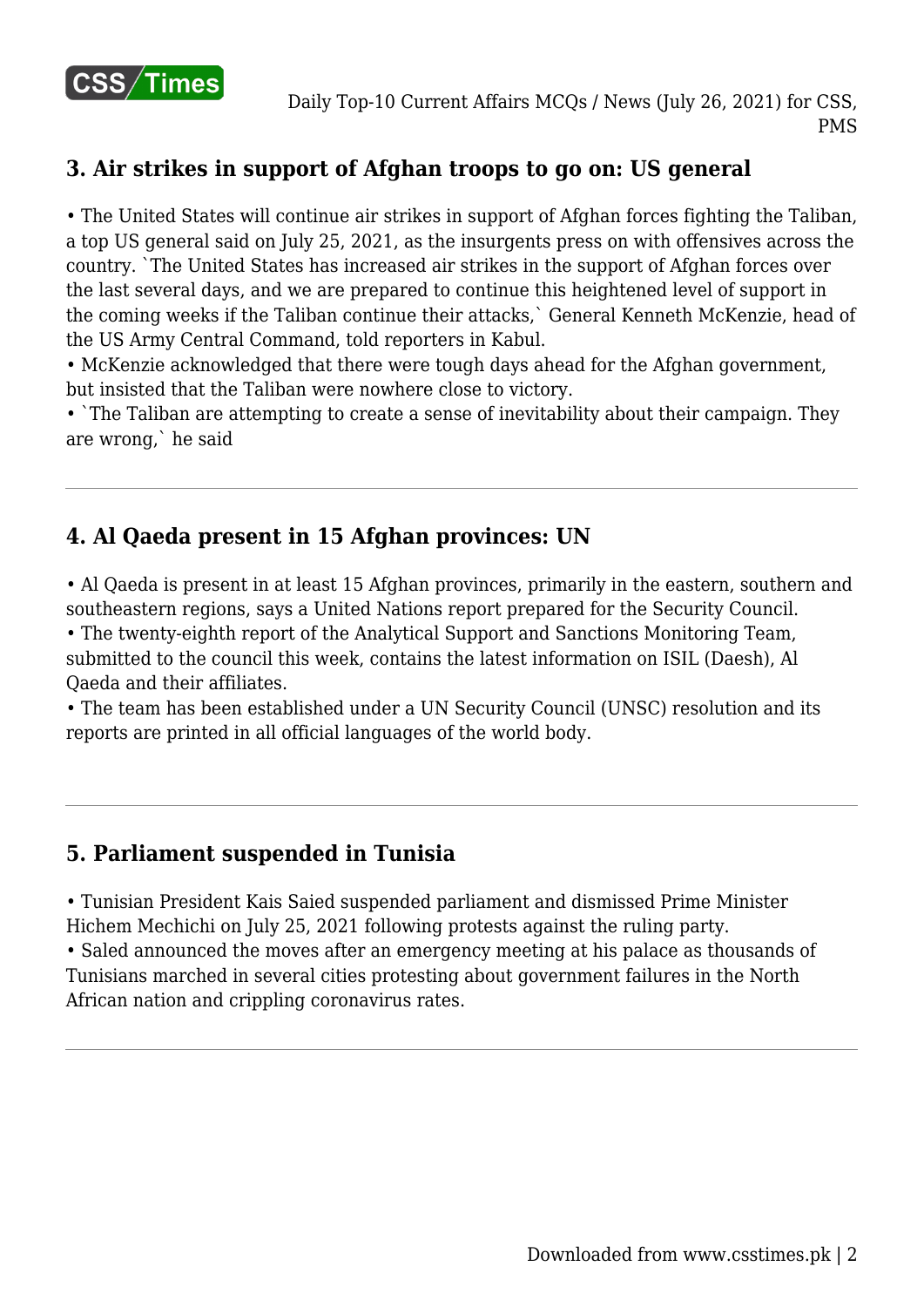

### **6. Israel freezes oil deal with UAE**

• Israel`s environmental protection ministry said on July 25, 2021 it was delaying implementation of a proposed oil transport deal with the United Arab Emirates, freezing a project that has angered environmentalists.

• The agreement, which followed the UAE and Israel establishing diplomatic ties last year, would see Gulf oil brought to the Red Sea port of Eilat by tanker, than moved by pipeline through mainland Israel to the Mediterranean port of Ashkelon, from where it would be shipped to Europe.

• The oil deal, involving Israel`s state-owned Europe Asia Pipeline Company (EAPC) and an Israeli-Emirati company called MED-RED Land Bridge Ltd, has not launched

# **7. Typhoon drenches China`s east, affects Shanghai**

• Typhoon In-Fa uprooted trees and drenched communities in knee-deep water in parts of eastern China, but there were no reports of major damage as it made landfall on July 25, 2021.

• Sea, air and rail traffic had been shut down across a swathe of the coast centered on the major shipping port of Ningbo, where the weakening typhoon rumbled ashore around midday packing winds of up to 38 metres per second, according to the China Meteorological Administration.

• Response teams in Ningbo cleared away fallen trees in the city centre, while residents in some neighbourhoods waded through floodwaters and merchants piled up sandbags in front of their businesses to keep out water.

# **8. Russia marks navy`s 325th anniversary**

• President Vladimir Putin said on July 25, 2021 that Russia`s navy was capable of delivering lethal strikes against underwater and aerial enemy targets during a parade of warships in the port city of Saint Petersburg.

• Russia marked the 325th anniversary of the founding of its navy with ship parades at major ports.

• The Russian leader`s boast comes days after military officials announced tests of advanced new weapons, some of which come from an arsenal Putin has described as `invincible.` `The Russian navy today has everything it needs to guarantee the protection of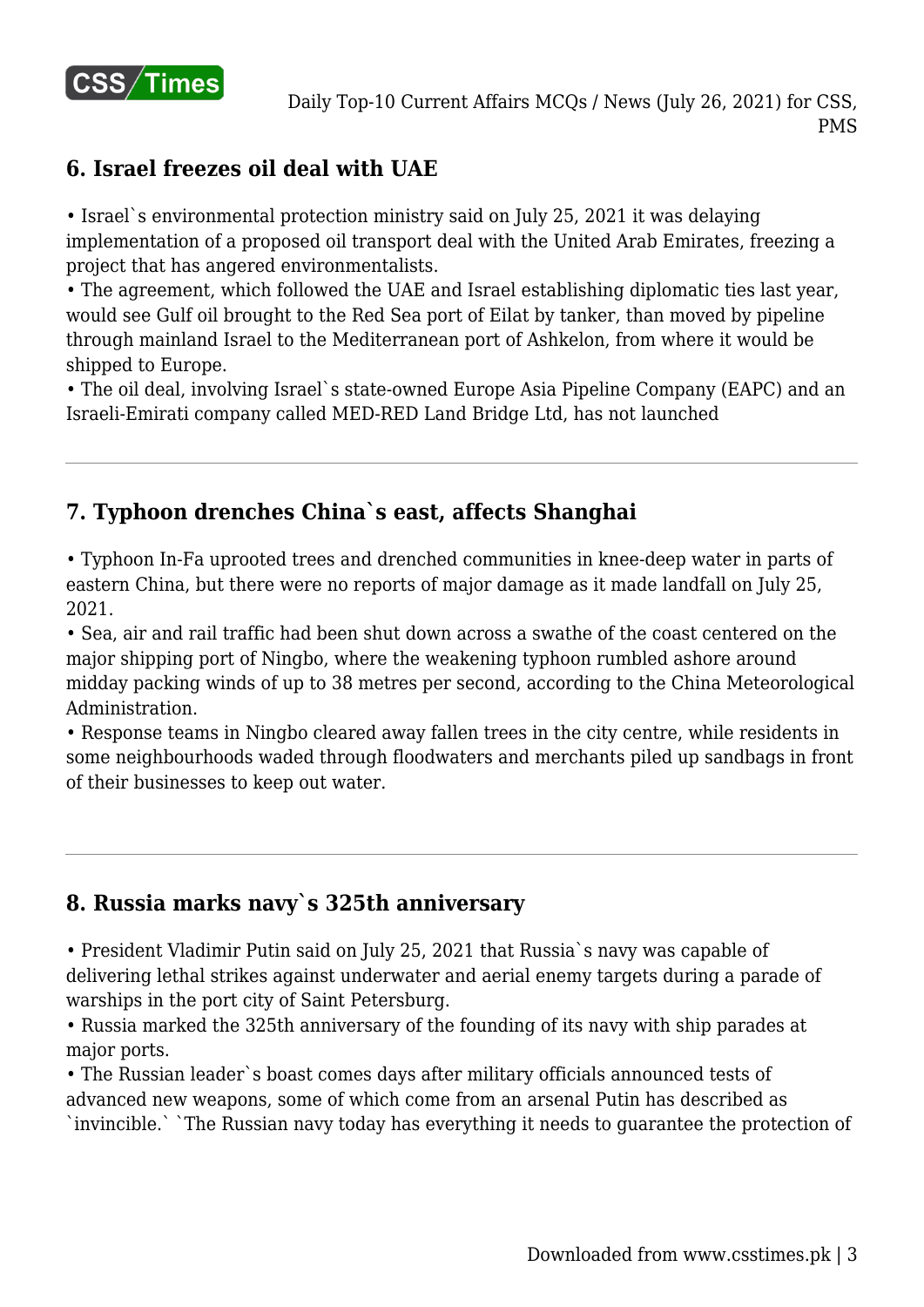

our country and our national interests,` he said.

# **9. Two Israeli airlines start direct flights to Morocco**

• Two Israeli carriers on July 25, 2021 launched nonstop commercial flights to Marrakesh from Tel Aviv following the upgrading of diplomatic relations last year between Morocco and Israel.

• Israel and Morocco agreed last December to upgrade diplomatic ties and relaunch direct flights part of a deal brokered by the United States that also included Washington`s recognition of Moroccan sovereignty over Western Sahara.

• `This route will help promote tourism, trade and economic cooperation between the two countries,` said Israeli Tourism Minister Yoel Razvozov

# **10. Otelo, architect of Portugal`s 1974 revolution, dies aged 84**

• Otelo Saraiva de Carvalho, architect of the so-called Carnation Revolution that ended more than four decades of dictatorship in Portugal, died on July 25, 2021 aged 84, the April Captains group announced.

• Known in Portugal simply as Otelo, he died at Lisbon`s military hospital, spokesman for the group behind the April 1974 revolution, Colonel Vasco Lourenco, told national media.

• The high-profile but controversial figure played a key role in the bloodless coup that brought sweeping social, economic and political changes to Portugal

# **Check our daily updated 's Complete Day by Day [Current Affairs Notes](https://www.csstimes.pk/category/csssubject/csscompulsorysubjects/currentaffairs/)**

#### **July 2021:**

- [Daily Top-10 Current Affairs MCQs / News \(July 31, 2021\) for CSS, PMS](https://www.csstimes.pk/current-affairs-mcqs-july-31-2021/)
- [Daily Top-10 Current Affairs MCQs / News \(July 30, 2021\) for CSS, PMS](https://www.csstimes.pk/current-affairs-mcqs-july-30-2021/)
- [Daily Top-10 Current Affairs MCQs / News \(July 29, 2021\) for CSS, PMS](https://www.csstimes.pk/current-affairs-mcqs-july-29-2021/)
- [Daily Top-10 Current Affairs MCQs / News \(July 28, 2021\) for CSS, PMS](https://www.csstimes.pk/current-affairs-mcqs-july-28-2021/)
- [Daily Top-10 Current Affairs MCQs / News \(July 27, 2021\) for CSS, PMS](https://www.csstimes.pk/daily-current-affairs-mcqs-news-july-27-2021/)
- Daily Top-10 Current Affairs MCOs / News (July 26, 2021) for CSS, PMS
- [Daily Top-10 Current Affairs MCQs / News \(July 24, 2021\) for CSS, PMS](https://www.csstimes.pk/current-affairs-mcqs-jul-24-2021/)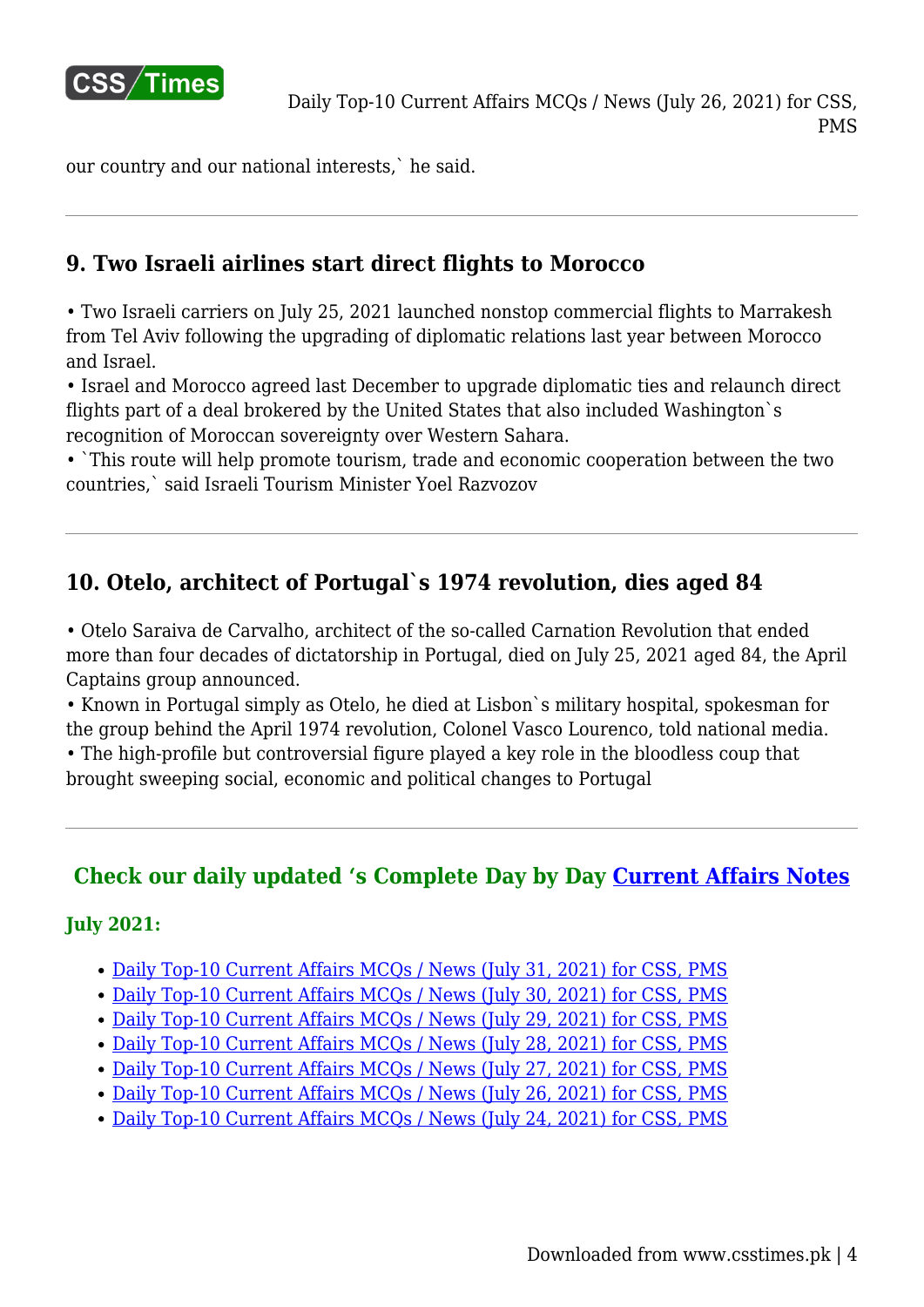

- [Daily Top-10 Current Affairs MCQs / News \(July 19, 2021\) for CSS, PMS](https://www.csstimes.pk/current-affairs-mcqs-jul-19-2021/)
- [Daily Top-10 Current Affairs MCQs / News \(July 18, 2021\) for CSS, PMS](https://www.csstimes.pk/current-affairs-mcqs-jul-18-2021/)
- [Daily Top-10 Current Affairs MCQs / News \(July 17, 2021\) for CSS, PMS](https://www.csstimes.pk/current-affairs-mcqs-jul-17-2021/)
- 1
- $\bullet$  [2](https://www.csstimes.pk/current-affairs-mcqs-jul-26-2021/?pdf=18111&lcp_page0=2#lcp_instance_0)
- [3](https://www.csstimes.pk/current-affairs-mcqs-jul-26-2021/?pdf=18111&lcp_page0=3#lcp_instance_0)
- $\bullet$   $>$

### **June 2021:**

- [Daily Top-10 Current Affairs MCQs / News \(June 28, 2021\) for CSS, PMS](https://www.csstimes.pk/current-affairs-mcqs-june-28-2021/)
- [Daily Top-10 Current Affairs MCQs / News \(June 27, 2021\) for CSS, PMS](https://www.csstimes.pk/current-affairs-mcqs-june-27-2021/)
- [Daily Top-10 Current Affairs MCQs / News \(June 26, 2021\) for CSS, PMS](https://www.csstimes.pk/current-affairs-mcqs-june-26-2021/)
- [Daily Top-10 Current Affairs MCQs / News \(June 25, 2021\) for CSS, PMS](https://www.csstimes.pk/current-affairs-mcqs-june-25-2021/)
- Daily Top-10 Current Affairs MCOs / News (June 24, 2021) for CSS, PMS
- [Daily Top-10 Current Affairs MCQs / News \(June 23, 2021\) for CSS, PMS](https://www.csstimes.pk/current-affairs-mcqs-june-23-2021/)
- [Daily Top-10 Current Affairs MCQs / News \(June 22, 2021\) for CSS, PMS](https://www.csstimes.pk/current-affairs-mcqs-june-22-2021/)
- [Daily Top-10 Current Affairs MCQs / News \(June 21, 2021\) for CSS, PMS](https://www.csstimes.pk/current-affairs-mcqs-june-21-2021/)
- [Daily Top-10 Current Affairs MCQs / News \(June 19, 2021\) for CSS, PMS](https://www.csstimes.pk/current-affairs-mcqs-june-19-2021/)
- [Daily Top-10 Current Affairs MCQs / News \(June 18, 2021\) for CSS, PMS](https://www.csstimes.pk/current-affairs-mcqs-june-18-2021/)
- 1
- [2](https://www.csstimes.pk/current-affairs-mcqs-jul-26-2021/?pdf=18111&lcp_page0=2#lcp_instance_0)
- $\cdot$  [3](https://www.csstimes.pk/current-affairs-mcqs-jul-26-2021/?pdf=18111&lcp_page0=3#lcp_instance_0)
- $\cdot$   $\geq$

# **May 2021:**

- [Daily Top-10 Current Affairs MCQs / News \(May 31, 2021\) for CSS, PMS](https://www.csstimes.pk/current-affairs-mcqs-may-31-2021/)
- [Daily Top-10 Current Affairs MCQs / News \(May 30, 2021\) for CSS, PMS](https://www.csstimes.pk/current-affairs-mcqs-may-30-2021/)
- [Daily Top-10 Current Affairs MCQs / News \(May 29, 2021\) for CSS, PMS](https://www.csstimes.pk/current-affairs-mcqs-may-29-2021/)
- [Daily Top-10 Current Affairs MCQs / News \(May 27, 2021\) for CSS, PMS](https://www.csstimes.pk/current-affairs-mcqs-may-27-2021/)
- [Daily Top-10 Current Affairs MCQs / News \(May 26, 2021\) for CSS, PMS](https://www.csstimes.pk/current-affairs-mcqs-may-26-2021/)
- [Daily Top-10 Current Affairs MCQs / News \(May 25, 2021\) for CSS, PMS](https://www.csstimes.pk/current-affairs-mcqs-may-25-2021/)
- [Daily Top-10 Current Affairs MCQs / News \(May 24, 2021\) for CSS, PMS](https://www.csstimes.pk/current-affairs-mcqs-may-24-2021/)
- [Daily Top-10 Current Affairs MCQs / News \(May 23, 2021\) for CSS, PMS](https://www.csstimes.pk/current-affairs-mcqs-may-23-2021/)
- [Daily Top-10 Current Affairs MCQs / News \(May 22, 2021\) for CSS, PMS](https://www.csstimes.pk/current-affairs-mcqs-may-22-2021/)
- [Daily Top-10 Current Affairs MCQs / News \(May 21, 2021\) for CSS, PMS](https://www.csstimes.pk/current-affairs-mcqs-may-21-2021/)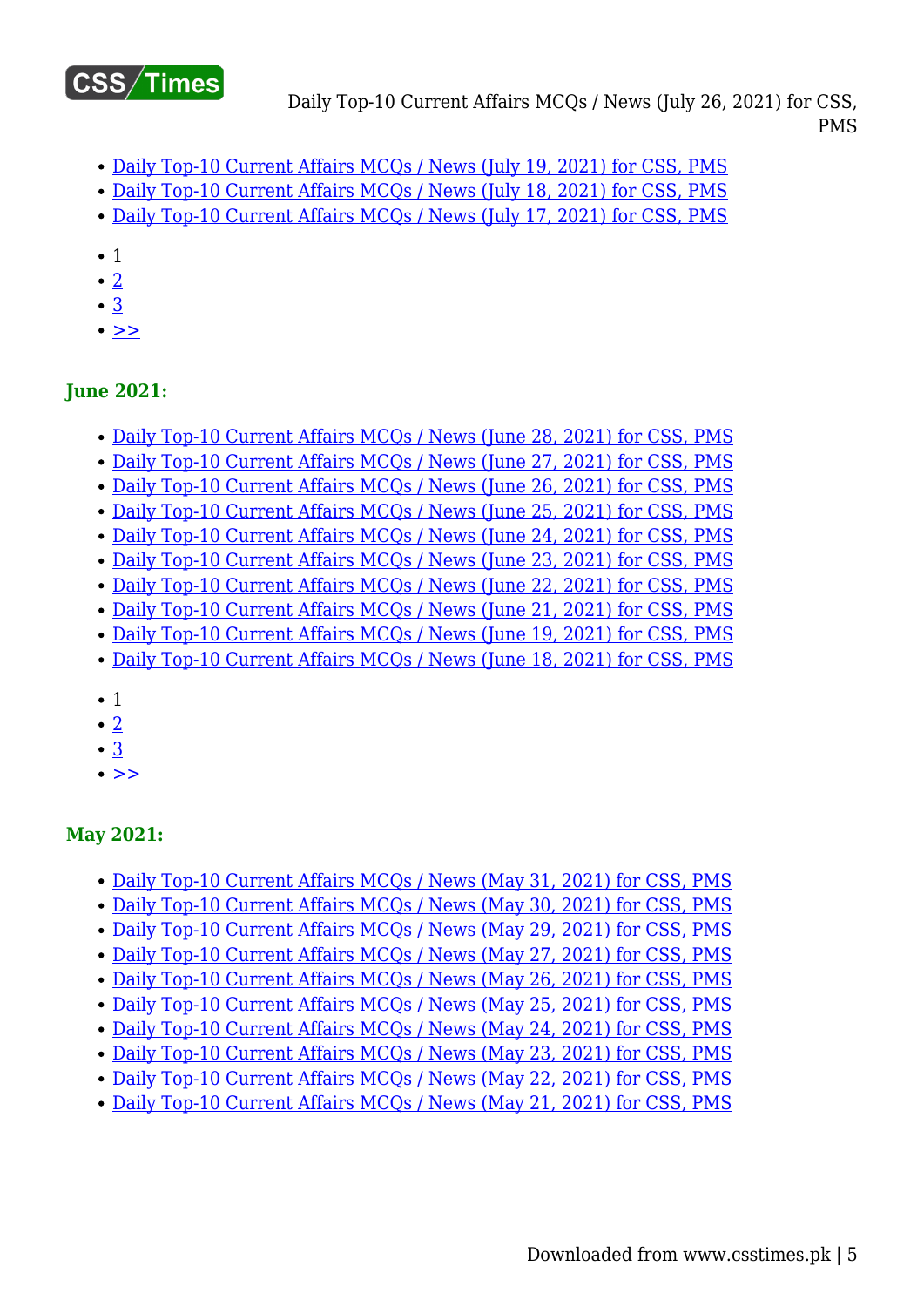

- $\bullet$  1
- $\cdot$  [2](https://www.csstimes.pk/current-affairs-mcqs-jul-26-2021/?pdf=18111&lcp_page0=2#lcp_instance_0)
- [3](https://www.csstimes.pk/current-affairs-mcqs-jul-26-2021/?pdf=18111&lcp_page0=3#lcp_instance_0)
- $\bullet$   $>$

#### **April 2021:**

- [Daily Top-10 Current Affairs MCQs / News \(April 30, 2021\) for CSS, PMS](https://www.csstimes.pk/current-affairs-mcqs-april-30-2021/)
- [Daily Top-10 Current Affairs MCQs / News \(April 29, 2021\) for CSS, PMS](https://www.csstimes.pk/current-affairs-mcqs-april-29-2021/)
- [Daily Top-10 Current Affairs MCQs / News \(April 28, 2021\) for CSS, PMS](https://www.csstimes.pk/current-affairs-mcqs-april-28-2021/)
- [Daily Top-10 Current Affairs MCQs / News \(April 27, 2021\) for CSS, PMS](https://www.csstimes.pk/current-affairs-mcqs-april-27-2021/)
- [Daily Top-10 Current Affairs MCQs / News \(April 26, 2021\) for CSS, PMS](https://www.csstimes.pk/current-affairs-mcqs-april-26-2021/)
- [Daily Top-10 Current Affairs MCQs / News \(April 25, 2021\) for CSS, PMS](https://www.csstimes.pk/current-affairs-mcqs-april-25-2021/) [Daily Top-10 Current Affairs MCQs / News \(April 24, 2021\) for CSS, PMS](https://www.csstimes.pk/current-affairs-mcqs-april-24-2021/)
- [Daily Top-10 Current Affairs MCQs / News \(April 23, 2021\) for CSS, PMS](https://www.csstimes.pk/current-affairs-mcqs-april-23-2021/)
- [Daily Top-10 Current Affairs MCQs / News \(April 22, 2021\) for CSS, PMS](https://www.csstimes.pk/current-affairs-mcqs-april-22-2021/)
- [Daily Top-10 Current Affairs MCQs / News \(April 21, 2021\) for CSS, PMS](https://www.csstimes.pk/current-affairs-mcqs-april-21-2021/)
- $\bullet$  1
- $\cdot$  [2](https://www.csstimes.pk/current-affairs-mcqs-jul-26-2021/?pdf=18111&lcp_page0=2#lcp_instance_0)
- [3](https://www.csstimes.pk/current-affairs-mcqs-jul-26-2021/?pdf=18111&lcp_page0=3#lcp_instance_0)
- $\cdot$   $>$

#### **March 2021:**

- [Daily Top-10 Current Affairs MCQs / News \(March 30, 2021\) for CSS, PMS](https://www.csstimes.pk/current-affairs-mcqs-mar-30-2021/)
- [Daily Top-10 Current Affairs MCQs / News \(March 29, 2021\) for CSS, PMS](https://www.csstimes.pk/current-affairs-mcqs-mar-29-2021/)
- [Daily Top-10 Current Affairs MCQs / News \(March 28, 2021\) for CSS, PMS](https://www.csstimes.pk/current-affairs-mcqs-mar-28-2021/)
- [Daily Top-10 Current Affairs MCQs / News \(March 27, 2021\) for CSS, PMS](https://www.csstimes.pk/current-affairs-mcqs-mar-27-2021/)
- [Daily Top-10 Current Affairs MCQs / News \(March 26, 2021\) for CSS, PMS](https://www.csstimes.pk/current-affairs-mcqs-mar-26-2021/)
- [Daily Top-10 Current Affairs MCQs / News \(March 25, 2021\) for CSS, PMS](https://www.csstimes.pk/current-affairs-mcqs-mar-25-2021/)
- [Daily Top-10 Current Affairs MCQs / News \(March 24, 2021\) for CSS, PMS](https://www.csstimes.pk/current-affairs-mcqs-mar-24-2021/)
- [Daily Top-10 Current Affairs MCQs / News \(March 23, 2021\) for CSS, PMS](https://www.csstimes.pk/current-affairs-mcqs-mar-23-2021/)
- [Daily Top-10 Current Affairs MCQs / News \(March 22, 2021\) for CSS, PMS](https://www.csstimes.pk/current-affairs-mcqs-mar-22-2021/)
- [Daily Top-10 Current Affairs MCQs / News \(March 21, 2021\) for CSS, PMS](https://www.csstimes.pk/current-affairs-mcqs-mar-21-2021/)
- 1
- $\bullet$  [2](https://www.csstimes.pk/current-affairs-mcqs-jul-26-2021/?pdf=18111&lcp_page0=2#lcp_instance_0)
- [3](https://www.csstimes.pk/current-affairs-mcqs-jul-26-2021/?pdf=18111&lcp_page0=3#lcp_instance_0)
- $\cdot$  [4](https://www.csstimes.pk/current-affairs-mcqs-jul-26-2021/?pdf=18111&lcp_page0=4#lcp_instance_0)